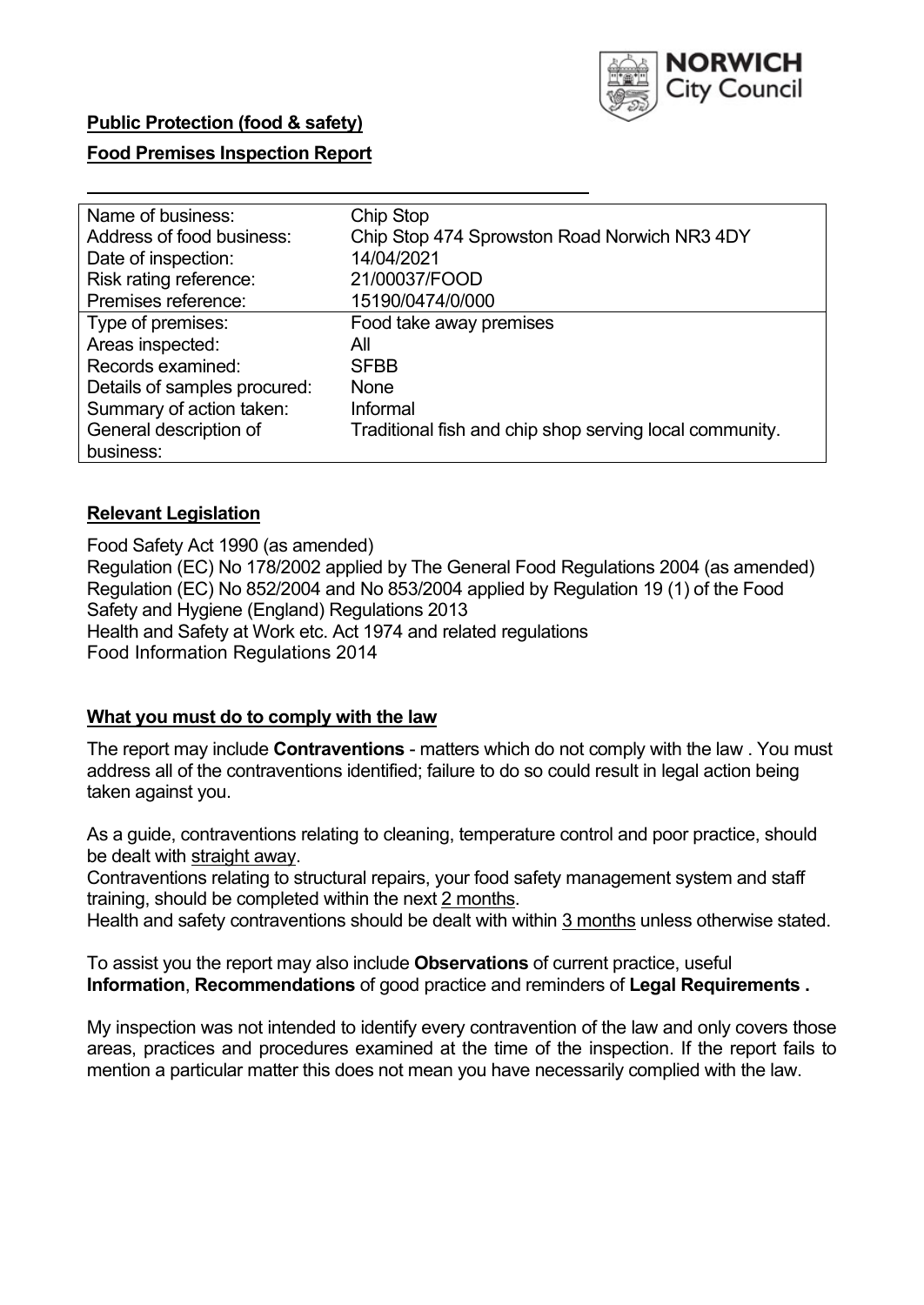# **FOOD SAFETY**

#### **How we calculate your Food Hygiene Rating:**

 The food safety section has been divided into the three areas which you are scored against for the hygiene rating: 1. food hygiene and safety procedures, 2. structural requirements and 3. confidence in management/control procedures. Each section begins with a summary of what was observed and the score you have been given. Details of how these scores combine to produce your overall food hygiene rating are shown in the table.

| <b>Compliance Area</b>                     |          |    |                | <b>You Score</b> |           |    |           |           |                          |  |
|--------------------------------------------|----------|----|----------------|------------------|-----------|----|-----------|-----------|--------------------------|--|
| <b>Food Hygiene and Safety</b>             |          |    |                | $\Omega$         | 5.        | 10 | 15        | <b>20</b> | 25                       |  |
| <b>Structure and Cleaning</b>              |          |    | $\Omega$       | 5.               | 10        | 15 | 20        | 25        |                          |  |
| Confidence in management & control systems |          |    | $\overline{0}$ | 5                | 10        | 15 | 20        | 30        |                          |  |
|                                            |          |    |                |                  |           |    |           |           |                          |  |
| <b>Your Total score</b>                    | $0 - 15$ | 20 |                | $25 - 30$        | $35 - 40$ |    | $45 - 50$ |           | > 50                     |  |
| <b>Your Worst score</b>                    | 5        | 10 |                | 10               | 15        |    | 20        |           | $\overline{\phantom{a}}$ |  |
|                                            |          |    |                |                  |           |    |           |           |                          |  |
| <b>Your Rating is</b>                      | 5        | 4  |                | 3                | 2         |    |           |           | 0                        |  |

Your Food Hygiene Rating is 2 - improvement is necessary

 $002395$ 

### **Food Hygiene Rating Re-Scoring Visit**

Date: 23rd April 2021

Following the previous inspection a re-rating visit was requested. The revised score is indicated here. The results of the original inspection are listed below.

Your revised Food Hygiene Rating is 4 – a good standard



 report below have been satisfactorily addressed. Staff have been trained on procedures. A Inspectors' notes: I was pleased to note that the major contraventions contained in the thorough deep clean carried out and most importantly there is now hot water supplied at the dedicated wash hand basin

### **1. Food Hygiene and Safety**

 some non-compliance with legal requirements. Some lapses are evident however Food hygiene standards are generally satisfactory and maintained. There is evidence of generally you have satisfactory food handling practices and procedures and adequate control measures to prevent cross-contamination are in place. The contraventions require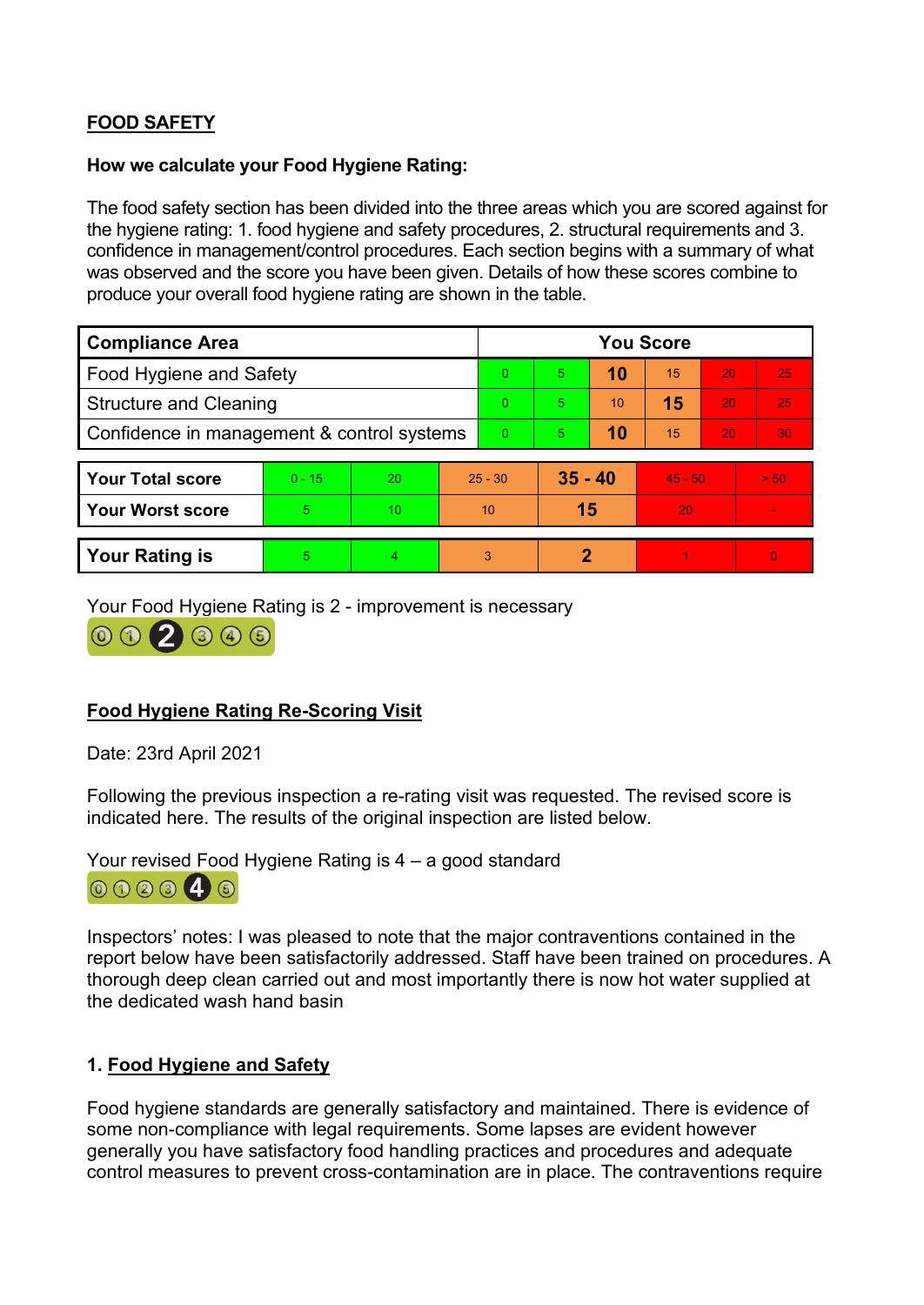your attention; although not critical to food safety they may become so if not addressed. **(Score 10)** 

### Hand-washing

**Contravention** The following indicated that hand-washing was not suitably managed:

• there was no hot water to the dedicated wash hand basin in main front counter area

## **2. Structure and Cleaning**

 hand and/or equipment washing facilities. Contraventions require your immediate The structure facilities and standard of cleaning and maintenance are less than satisfactory and you are failing to comply with the law in many respects. Improvements are needed in attention as some are critical to food safety. We may revisit your business and if standards have not improved take formal enforcement action. **(Score 15)** 

### Cleaning of Structure

**Contravention** The following items were dirty and require more frequent and thorough cleaning:

- floor/wall junctions
- around equipment feet
- behind and under equipment
- ceiling
- mastic joints behind sinks

**Contravention** The following items could not be effectively cleaned and must be covered or made non-absorbent:

- mdf or chipboard shelves
- floors
- unsealed wooden structures
- chipped dented wooden architrave

### **Maintenance**

**Contravention** The following had not been suitably maintained and must be repaired or replaced::

- floor surfaces
- broken, chipped ungrouted or missing tiles
- worn and / or peeling paint

### Facilities and Structural provision

**Contravention** The following facilities were inadequate and must be improved:

• no hot water supply to the dedicated wash hand basin.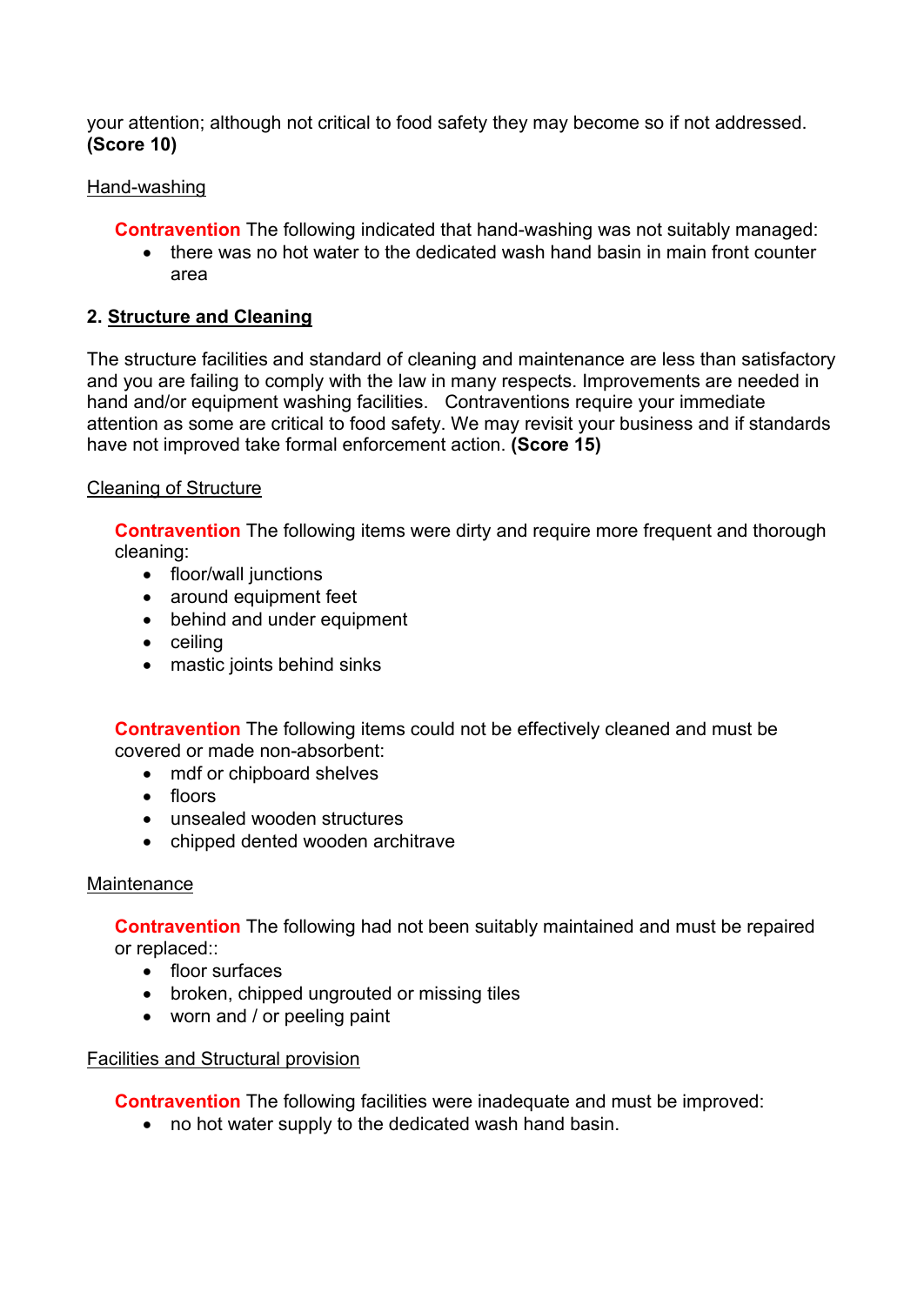but this was located in the staff w.c. which was not easily accessible. Staff must not use **Information/Observation:** I was pleased to note that you made arrangements to have a plumber attend to the lack of hot water, likely due to a faulty hot tap at the dedicated wash hand basin. As an interim measure a bowl of hot water was used so staff could wash their hands when working at the main counter. You did have a another sink for washing hands the large 'food only' sink for washing hands.

# Pest Control

**Contravention** Pest proofing is inadequate particularly in the following areas:

 • the rear storeroom door was open. This must be kept closed at all times or a pest proof door or chain fitted if it is required to stay open when trading.

### **3. Confidence in Management**

There are generally satisfactory food safety controls in place although there is evidence of some non-compliance with the law. The contraventions require your attention; although not critical to food safety they may become so if not addressed. **(Score 10)** 

#### Type of Food Safety Management System Required

**Observation** You were monitoring (and recording) the temperatures of your fridges and freezers as well as the temperature of cooked/hot-held food and could demonstrate effective systems for controlling bacterial growth and survival.

#### Food Hazard Identification and Control

 **Contravention** The following pre-requisites have not been met and this means that your food safety management system will be ineffective:

• services and facilities are inadequate

#### Proving Your Arrangements are Working Well

**Contravention** You are not working to the following safe methods in your SFBB pack:

- personal hygiene / handwashing
- daily diary
- maintenance / pest control

#### **Training**

**Contravention** The following evidence indicates there is a staff training need as food handlers:

- were not washing their hands often enough
- did not understand the opening and closing checks. On the day of my visit the 'opening check' had not been signed off for that day. Had the opening procedure been undertaken then the faulty hot tap to the dedicated wash hand basin may have been identified and attended to earlier.